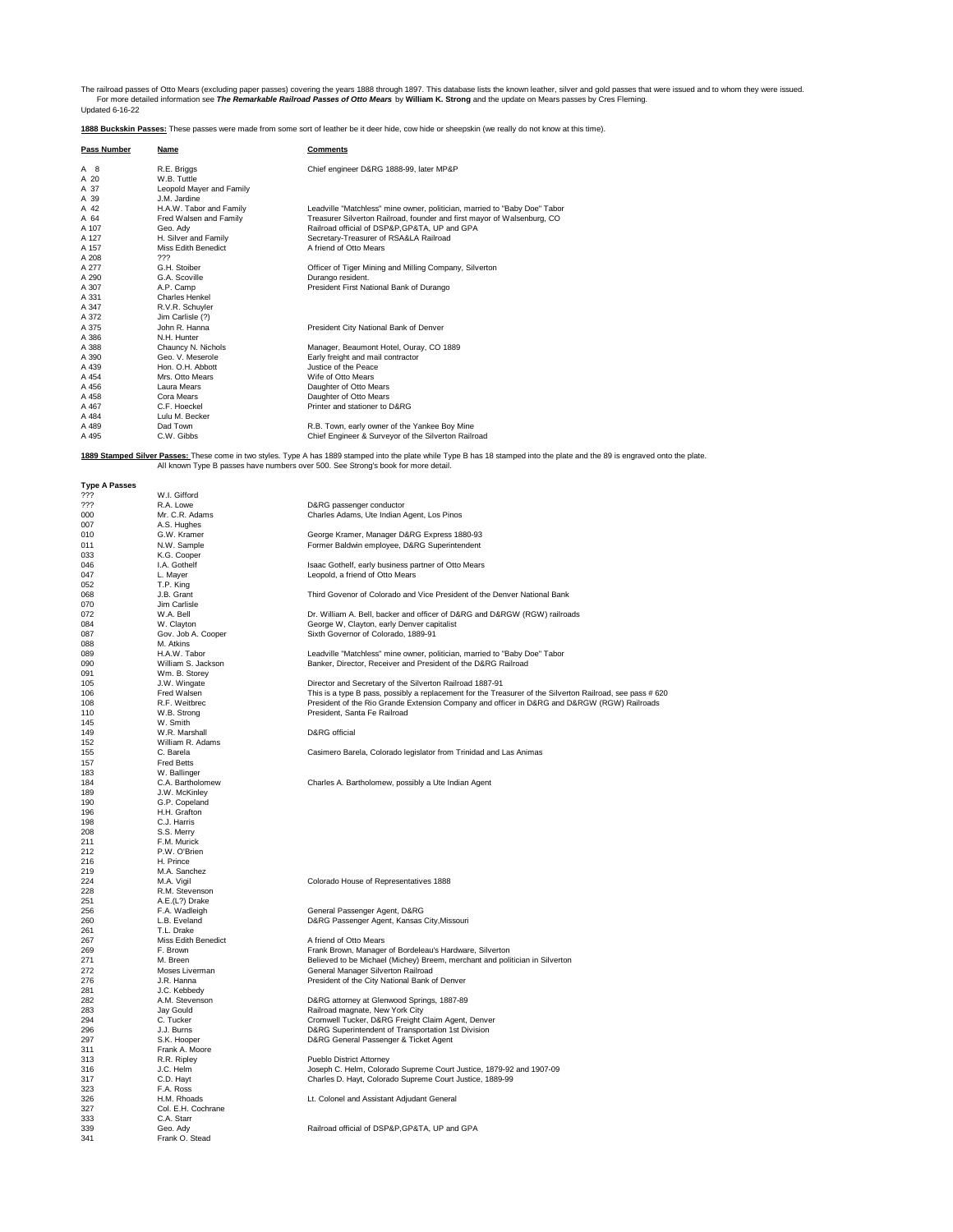| 348                           | G.H. Crosby                                               |                                                                                                 |
|-------------------------------|-----------------------------------------------------------|-------------------------------------------------------------------------------------------------|
| 353                           | W.R. Smith                                                |                                                                                                 |
| 359                           | C.W. Gibbs                                                | Chief Engineer & Surveyor of the Silverton Railroad                                             |
| 364                           | R.C. McNutt                                               | Ruben J. McNutt, locator of Sunntside Mine, judge                                               |
| 368                           | R.V.R. Schuyler                                           |                                                                                                 |
| 372                           | B.A.H. Henningson                                         |                                                                                                 |
| 375                           | E.L. Raymond                                              | George L. Raymond, editor of the Durango Herald newspaper                                       |
| 376<br>810                    | <b>Fritz Theis</b><br>Carl R. Gray                        | Early Denver musician<br>Senior Vice President SL-SF RR and later President of the GN RR        |
|                               |                                                           |                                                                                                 |
| <b>Type B Passes</b>          |                                                           |                                                                                                 |
| Unissued                      |                                                           | There are blank, unissued type B passes known                                                   |
| 505                           | G.H. Stoiber                                              | Officer of Tiger Mining and Milling Company, Silverton                                          |
| 514                           | W.S. Jackson, Jr.                                         | Colorado Supreme Court Justice                                                                  |
| 519                           | Geo. R. Todd                                              |                                                                                                 |
| 527                           | Gov. H.B. Gillespie                                       |                                                                                                 |
| 549                           | R.D. Kohn                                                 |                                                                                                 |
| 550<br>552                    | J.M. Jardine<br>W.H. Crooke                               | William Crooke, Silverton mine and business manager                                             |
| 553                           | Chauncy N. Nichols                                        | Manager, Beaumont Hotel, Ouray, CO 1889                                                         |
| 557                           | L.U. Humphrey                                             |                                                                                                 |
| 562                           | C.S. Benson                                               |                                                                                                 |
| 563                           | John M. Kuykendall                                        | Denver Omnibus & Stage Company                                                                  |
| 564                           | Miss Laura Mears                                          | Daughter of Otto Mears                                                                          |
| 565                           | Miss Cora Mears                                           | Daughter of Otto Mears                                                                          |
| 569                           | C.F. Hoeckel                                              | Printer and stationer D&RG                                                                      |
| 581                           | Mrs. Lucy E. Griggs                                       |                                                                                                 |
| 589<br>590                    | Mrs. Roy B. Hull<br>J.F. Mitchell                         |                                                                                                 |
| 592                           | Fred Zell                                                 | Friend of Otto Mears                                                                            |
| 597                           | Robert G.Ford                                             |                                                                                                 |
| 600                           | Wm. Bayley                                                |                                                                                                 |
| 610                           | J.F. Coykindall                                           | John F. Coykendall, Secretary to the Vice President UP RR 1887-92                               |
| 618                           | Dr. John Elsner                                           | Early Denver doctor                                                                             |
| 620                           | Fred Walsen                                               | Treasurer Silverton Railroad, founder and first mayor of Walsenburg, CO                         |
| 625                           | Katherine W. Lane                                         |                                                                                                 |
| 629                           | Julius E. French, Daughter & Grandchild                   |                                                                                                 |
| 634                           | W.P. Knapp                                                |                                                                                                 |
| ???                           | Miss Anna M. Hayes                                        |                                                                                                 |
|                               |                                                           |                                                                                                 |
| 1890 Watch Fob Silver Passes: |                                                           |                                                                                                 |
| 1                             | David Day                                                 | Close friend of Mears, publisher of the Solid Muldoon at Ouray and Durango and Durango Democrat |
| 19                            | J.P. Pringle                                              | James Pringle was an early (1871) propector into Silverton                                      |
| 28                            | J.J. Burns                                                | D&RG Superintendent of Transportation 1st Division                                              |
| 28                            | C. Tucker                                                 | Cromwell Tucker, D&RG Freight Claim Agent, Denver                                               |
| 29                            | C.F. Hoeckel                                              | Printer and stationer to D&RG                                                                   |
| 35                            | J.W. Deen                                                 | James Deen, Division Engineer, D&RG at Salida                                                   |
| 61                            | Dr. Wm. A. Bell                                           | Dr. William A. Bell, backer and officer of D&RG and D&RGW (RGW) railroads                       |
| 64                            | C.W. Gibbs                                                | Chief Engineer & Surveyor of the Silverton Railroad                                             |
| 76                            | Col. M. Breen                                             | Merchant and mine owner, Silverton and Ouray                                                    |
| 79                            | J.W. Wingate                                              | Director and Secretary of the Silverton Railroad 1887-91                                        |
| 80                            | A. Wingate                                                |                                                                                                 |
| 89<br>91                      | Louis King<br>E.E. Brunson                                | President Ouray Stage & Omnibus Company                                                         |
| 93                            | Wm. B. Storey                                             |                                                                                                 |
| 96                            | D.C. Hartwell                                             |                                                                                                 |
|                               | L.N. Wood                                                 |                                                                                                 |
| 116                           | Amos Steck                                                |                                                                                                 |
| 129                           | Miss Edith Benedict                                       | A friend of Otto Mears                                                                          |
| 130                           | R.F. Weitbrec                                             | President of the Rio Grande Extension Company and officer in D&RG and D&RGW (RGW) Railroads     |
| 141                           | Geo. M. Pullman                                           | Sleeping car magnate                                                                            |
| 151                           | <b>Theron Stevens</b>                                     |                                                                                                 |
| 175                           | E. Kerngood                                               |                                                                                                 |
| 189<br>193                    | <b>Leland Stanford</b><br>Wm. B. Ebbert                   | Founder Central Pacific and Southern Pacific Railroad                                           |
| 221                           | C.F. Meek                                                 |                                                                                                 |
| 228                           | John Adams                                                |                                                                                                 |
| 231                           | J.R. Watson                                               |                                                                                                 |
| 310                           | ???                                                       |                                                                                                 |
| 329                           | Nathan P. Hill                                            | Nathaniel Hill, US Senator from Colorado 1879-85, Mayor of Black Hawk 1871, smelter owner       |
| 332                           | Alfred B. Iles                                            | Owner of Silverton Weekly Miner                                                                 |
| 333                           | J.T. Harahan                                              |                                                                                                 |
| 350                           | C.A. Trip                                                 | Missouri Pacific Traffic Manager                                                                |
| 387                           | N.H. Hunter                                               |                                                                                                 |
| 389<br>390                    | George W. Seaman<br>Austin MacFarland                     |                                                                                                 |
| 403                           | W.B. Wilson                                               |                                                                                                 |
| 409                           | C.W. Bartholomew                                          | Charles A. Bartholomew, possibly a Ute Indian Agent                                             |
| 418                           | Daniel J. Carr                                            |                                                                                                 |
| 433                           | W.J. Patterson                                            |                                                                                                 |
| 440                           | James F. Gardner                                          |                                                                                                 |
| 450                           | Walter Howe & Family                                      |                                                                                                 |
| 453                           | R.A. Lowe                                                 | D&RG passenger conductor                                                                        |
| 461                           | B.F. Crowell                                              | Benjamin F. Crowell, Member of the Colorado Board of Capital Managers                           |
| 462                           | M. Kayser                                                 |                                                                                                 |
| 470                           | Sam W. Jones                                              | Colorado Attorney General, 1889-91                                                              |
| 475                           | Fred Zell                                                 | Friend of Otto Mears                                                                            |
| 488<br>489                    | F.M. Duncan<br>E.G. Stoiber                               | Brother of G.H. Stoiber and manager of the Silver Lake Mine                                     |
| 494                           | John J. Crooke                                            | Owner of North Star Mine Silverton                                                              |
| 527                           | H.G. Prosser                                              | Siverton Mayor in 1887 and businessman                                                          |
| 543                           | J. LaBartha                                               |                                                                                                 |
| 546                           | F.F. Hogate                                               |                                                                                                 |
| 551                           | Mrs. Mary Mears                                           | Wife of Otto Mears                                                                              |
| 552                           | Laura Mears                                               | Daughter of Otto Mears                                                                          |
| 553                           | Carl Gray                                                 | Senior Vice President SL-SF RR and later President of the GN RR                                 |
| 569                           | Captain L.E. Campbell                                     |                                                                                                 |
| 571                           | J.F. Vaile                                                | Joel Vaile, eneral Counsel, D&RG RR                                                             |
| 572                           | Adam G. Herzinger                                         | Owner of Calliope Mine near Ouray                                                               |
| 581<br>None                   | J.W. Winkfield<br>Julius E. French, Daughter & Grandchild |                                                                                                 |
|                               |                                                           |                                                                                                 |
|                               |                                                           |                                                                                                 |

## **1892 Silver Filigree Passes:**

Defaced Defaced ? K.G. Cooper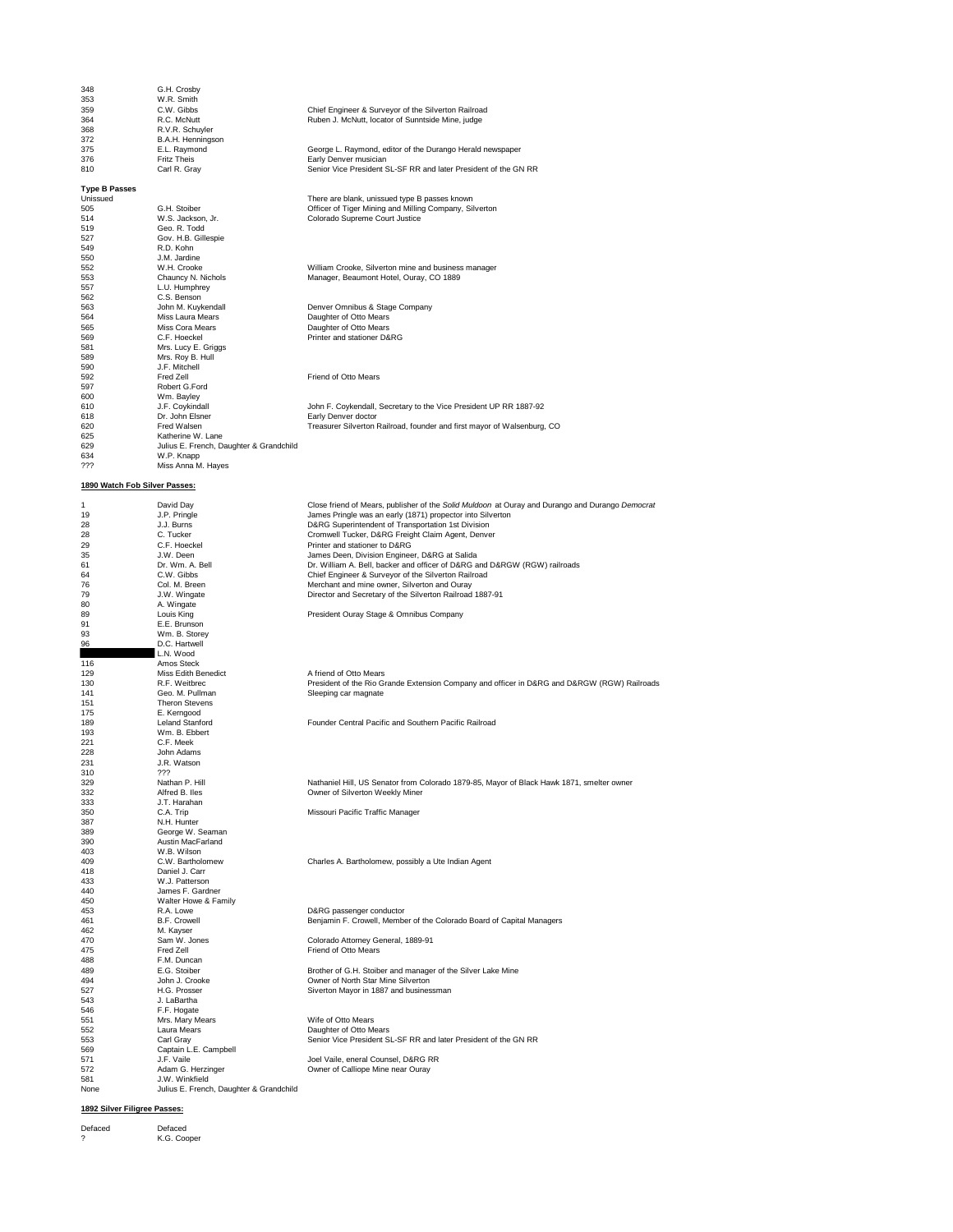**John L. Welsh<br>Walter S. Cheesman** Mrs. E.R. Murphy<br>Mrs. J.S. Hubbard Mr. & Mrs. J.W. Sleeper<br>Henry Collbran<br>W.S. Jackson Charles Fargo<br>J.B. Grant Geo. Ross Lewin<br>J.R. Hanna<br>Chauncy Nichols 104 Wm. Bailey<br>
106 A.P. Camp<br>
109 Wm. B. Sto<br>
110 Geo. Fisher<br>
F. Studby<br>
17 17 J.P. Carlisle Wm. B. Storey<br>Geo. Fisher<br>F.F. Struby 145 C.E. Perkins<br>
163 Samuel Thomas<br>
164 W.H. McDoel<br>
178 J. W. Chattuc<br>
187 J. W. Chattiel<br>
195 E. Dickenson<br>
197 Fanklin Farrel<br>
218 A.T. Gunnell W.H. McDoel W.B. Shattuc J. W. Chatfield E. Dickenson E: Bickerson 218 A.T. Gunnell<br>
219 Julien Ralph<br>
222 Artemus Washi<br>
233 T.M. Patters<br>
240 A.K. McClure 219 Julien Ralph 229 H.B. Adsit 241 Charles Taylor 249 Geo. W. Childs and Family 265 Casmiro Barela<br>269 Lester G. Brewer 274 Joseph H. Maupin<br>
288 Joseph H. Maupin<br>
299 Joseph C. Helm<br>
290 Charles D. Hayt<br>
297 J. F. Brown<br>
304 John M. Kuykenda<br>
306 H. L. Kuykendal<br>
207 J. F. Brown<br>
207 H. Kuykendal<br>
207 H. Kuykendal<br>
208 H. Kuykendal 297 J.F. Brown 304 John M. Kuykendall 309 Frank Brown<br>315 Fred Herold<br>329 Ed Kerngood 329 Ed Kerngood & Wife<br>348 Morvil Green<br>348 John F. Bell<br>360 C. W. Gibbs<br>365 C. J. Morrison<br>366 Mrs. A. Downs<br>379 Joseph P. Airy<br>371 Mrs. Ernest G. Grill Norvil Green 348 John F. Bell Richard Linthicum<br>C.W. Gibbs Mrs. A. Downs Joseph P. Airy<br>Mrs. Ernest G. Grill George W. Seaman<br>Fred Walsen Benj. Eiseman<br>Austin MacFarland Mrs. Cooper Anderson Alex Anderson<br>Mrs. Henry Cadwell W.C. Van Horne George Olds 415 Amos Walthers<br>419 James J. Ford<br>421 C.A. Tripp James J. Ford<br>C.A. Tripp 430 J.P. Renley & Wife 444 C.N. Lee J.W. Luc<br>L.W. Maynard<br>E.B. Slosson 479 G.W. Pratt<br>484 Lucy B. Be<br>489 Charles S. A. Be<br>493 Chas. A. Bell<br>534 Mrs. N.P. H 484 Lucy B. Benton 489 Charles S. Thomas 541 Jos. R. Stonebraker Denver society leader and wife of Senator Jos. R. Stonebraker Denver society leader and wife of Senator<br>550 George Ady 550 George Ady<br>555 H. Wheeler<br>556 T.S. Rattle 556 Ftd<br>H. Wheeler<br>T.S. Rattle

1 David Day Close friend of Mears, publisher of the *Solid Muldoon* at Ouray and Durango and Durango *Democrat*  4 Mrs J.W. Gilluly & Family Coose in the Consection of the Consection of the Consection of the Consection of the Consection of the Consection of the Consection of the Consection of the Consection of the Consection of the C 7 Carl L. Gray Senior Vice President SL-SF RR and later President of the GN RR 10 Mrs. A.S. Hughes and Family Wife of General Traffic Manager D&RG RR 11 S.K. Hooper D&RG General Passenger & Ticket Agent 16 Mrs. J.J. Burns Wife of D&RG Superintendent of Transportation 1st Division 17 S.K. Hooper<br>
16 M.K. Johnes Wife of D&RG General Passenger & Ticket Agent<br>
16 M.W. Sample<br>
16 N.W. Sample<br>
17 N.W. Sample<br>
17 N.W. Sample<br>
19 Cole Lydon<br>
19 Cole Lydon<br>
19 Cole Lydon<br>
19 Cole Lydon<br>
19 Cole Lydon<br>
19 Jo D&RG Division Superintendent 4th Division 20 T.H. Wigglesworth Thomas Wigglesworth Thomas Wigglesworth Thomas Wigglesworth The Thomas Wigglesworth Thomas Wigglesworth Thomas Wigglesworth Thomas Wigglesworth Thomas Wigglesworth Thomas Wigglesworth Depression of the 21 D.H. Moffat Denver banker, mine owner President of the DNW&P RR, Moffatt Tunnel named for him Denver banker, Cheeseman Reservoir named for him 32 Mrs. J.S. Hubbard<br>34 Dr. J.W. O'Connor Chief Surgeon of D&RG<br>35 F.A. Wadleigh General Passenger Agent D&RG<br>C. Tucker C. Tucker Cromwell Tucker, D&RG Freight Claim Agent, Denver 41 Mrs. Fred Walsen & Family Wife of Treasurer of Silverton Railroad 42 Mrs. Moses Liverman Wife of General Traffic Manager Silverton RR 45 General W.J. Palmer In the Colorado railroad magnate - D&RG, D&RGW RY (RGW RY)<br>48 Mr. & Mrs. J.F. Vaile Joel Vaile, eneral Counsel, D&RG RR General Manager of the Colorado Midland Railway **Banker, Director, Receiver and President of the D&RG Railroad** Third Govenor of Colorado and Vice President of the Denver National Bank 86 J.R. Hanna President of the City National Bank of Denver 97 Chauncy Nichols Manager, Beaumont Hotel, Ouray, CO 1889 100 Louis King President Ouray Stage & Omnibus Company 102 W.B. Trufant Superintendent Denver Union Station, UP RR President First National Bank of Durango George Fisher, Mayor of Telluride and mine manager 117 F.F. Struby<br>
118 Frederick Struby, Denver wholesale grocer<br>
118 Carlisle 120 J.P. Carlisle 121 Lew Carlisle 132 George W. Holdrege General Manager of the CB&Q 135 Charles F. Mayer Leopold Mayer, friend of Otto Mears 138 Timothy B. Blackstone President of the Chicago & Alton Railroad President of ETV&G, LE&W, DSS&A and other railroads 222 Artemus Walters Judge and rancher in Custer County, CO 233 T.M. Patterson Harry B. Adsit, cattleman, Norwood, CO area 240 A.K. McClure Owner of the Rocky Mountain News, US Senator 1891-1907 269 Lester G. Brewer Casimero Barela, Colorado legislator from Trinidad and Las Animas<br>272 M.J. Powers Casimero Barelary to the Colorado Governor, Vice President DNW&P RR<br>274 Joseph H. Maupin Secretary to the Colorado Governor, Vice President DNW&P RR Victor A. Elliott<br>
268 Victor A. Elliott Attorney General of Colorado 1891-93<br>
Colorado Supreme Court Justice 1879<br>
Colorado Supreme Court Justice 1879 289 Joseph C. Helm Colorado Supreme Court Justice 1889-95 290 Charles D. Hayt Colorado Supreme Court Justice 1879-92, 1907-09 293 G.B. Reed Colorado Supreme Court Justice 1889-99 306 H.L. Kuykendall Denver Omnibus & Stage Company Frank Brown, Manager of Bordeleau's Hardware, Silverton 362 C.W. Gibbs Denver educator and teacher ?<br>
363 Chief Engineer & Surveyor of the Chief Engineer & Surveyor of the Surveyor of the Surveyor of the Chief Engineer & Surveyor of the Surveyor of the Surveyor of the Surveyor **Chief Engineer & Surveyor of the Silverton Railroad** 371 Mrs. Ernest G. Grill Mayor of Red Mountain Town 1884, foundry owner 378 Fred Walsen Silverton newspaper editor, businessman<br>
378 Fred Walsen Sen, Eisemann Treasurer Silverton Railroad, founder and<br>
390 Austin MacFarland<br>
Mrs. Cooper Anderson<br>
399 Mrs. Henry Cadwell<br>
390 Mrs. Henry Cadwell<br> Treasurer Silverton Railroad, founder and first mayor of Walsenburg, CO Auditor of the Silverton Railroad 419 James J. Ford Ouray banker<br>
422 C.A. Tripp General Agent, Denver, LS&MS and NYC&HR<br>
422 E.E. Hoffman<br>
J.P. Renley & Wife<br>
444 C.N. Lee<br>
1.W. Maynard<br>
466 E.B. Slosson<br>
466 UP ticket agent, Council Bluffs, Iowa MOPAC Traffic Manager 466 E.B. Slosson<br>466 E.B. Slosson UP ticket agent, Council Bluffs, Iowa<br>478 G.W. Pratt Geodes B.W. D&RG RR General Agent, Chicago 1 D&RG RR General Agent, Chicago 1891

Chas. A. Bartholomew Law partner of T>M> Patterson, Ninth Colorado Governor<br>
John King<br>
Chartolah Leadville miner and Denver coal merchant<br>
W.A. Bell 497 John King<br>1978 - John King Charles A. Bartholomew, possibly a Ute Indian Agent<br>1984 - Mrs. N.P. Hill & Family - Dr. William A. Bell, backer and officer of D&RG and D&RGW (RGW) railroads

Railroad official of DSP&P,GP&TA, UP and GPA